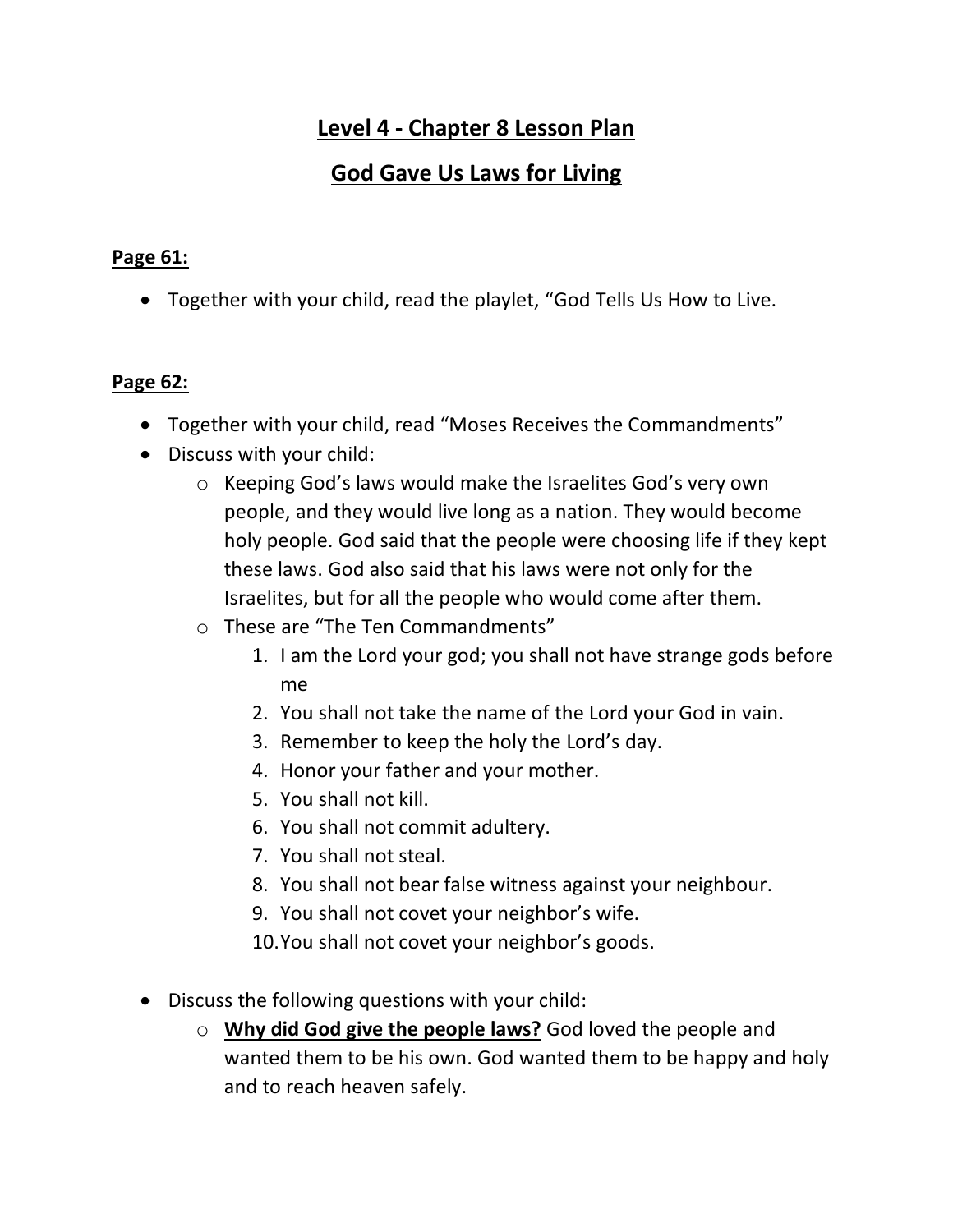- o **How did the people accept God's laws?** They were happy. They agreed to everything God commanded.
- o **God wants us, too, to be his holy people by keeping his laws. He wants us to have life forever in heaven. The head of the Rocky Mountain expedition could have given Michael money as a gift, and God could have given gold to his people. Why wouldn't money and gold have been better gifts?** Money would not have helped Michael in the wilderness. God would not have helped God's people show love for him and reach heaven.
- **Discuss:**
	- $\circ$  God has made the same covenant with us as he made with the Israelites: If we follow God's laws, we will be God's very own people and live with God forever in heaven.
	- o The Ten Commandments will help the world. To survive and be happy, we must choose to stop nuclear warfare, hatred, and poverty. We must choose to live in love and trust as brothers and sisters. God's Ten Commandments show us how to do this.
	- o **Covenant:** a covenant is an agreement that God makes with people. God told the Israelites that he would be their God if they would be his people and obey him.
	- o **Why do you think God made this covenant?** God loved the Israelites; God had chosen them to be his own people
	- o **What did God lead the Israelites out of?** Slavery in Egypt.

### **Page 63:**

- Together with your child read, "God Has a Covenant with His People"
- **Discuss:**
	- o God met his people at Mount Sinai. A mountain tells us something about God. It is great and beautiful, but God is greater and more beautiful than any mountain in the world. God showed great love for his people by giving them laws to help them be holy and happy.
	- o **How did the Israelites show love for God?** They promised to keep the laws.
	- o **God has made a covenant with us. God wants us to be holy people, and he wants to fill us with his blessings and peace. How can we**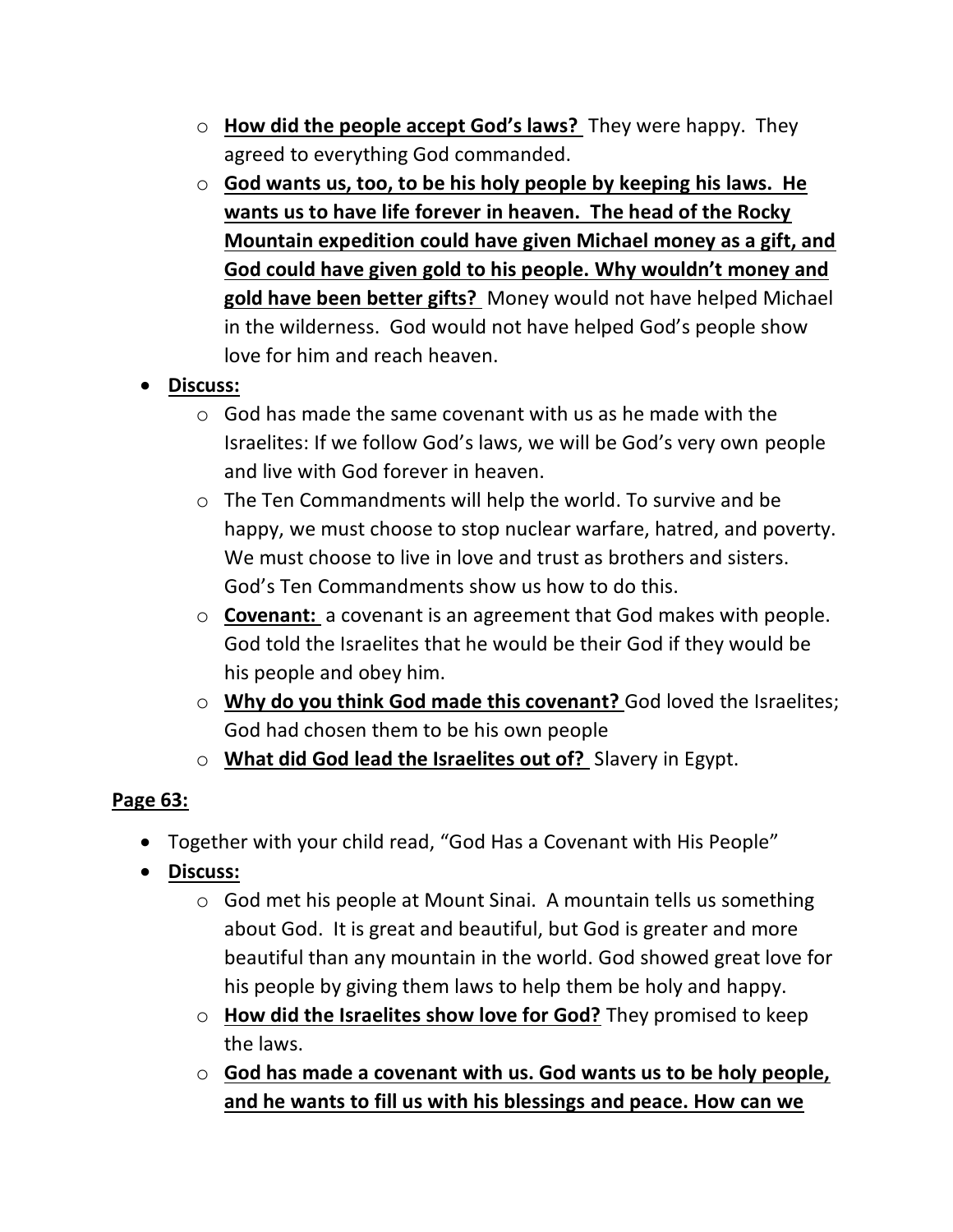**love and thank God for choosing us to be his very own?** By promising to do what God asks and obeying the commandments.

o **What is Moral Law?** The Ten Commandments are our moral law, they show us how to live our lives so that we are pleasing God and respectful to others.

### **Page 64:**

### **First Verse:**

- Read the first verse together and answer the following:
	- o **How can we be good and happy?** By keeping God's word
	- o **What did the psalmist say he tries to do with all his hear?** Seek God.
	- o **What do we ask God to do for us?** Help us obey his commands

#### **Second Verse:**

- Read the second verse together and answer the following:
	- o **Do you remember what God promised if we keep his laws?** We will be his people, we will live forever with him in heaven.
	- o **In the last line of t he verse, what do we ask God to do for us?** We ask God to teach us the commandments.

### **Third Verse:**

- Read the third verse together and answer the following:
	- o **What will you be able to do after you learn about all the commandments?** Tell others about them.
	- o **Like God' Chosen People, we rejoice to know his laws. How valuable does the psalmist say they are?** As valuable as all riches.

### **Fourth Verse:**

- Read the fourth verse together and answer the following:
	- o **What are the two things we need to do?** Think of God's teachings, study God's way
	- o **If we love God, where will we find our joy?** In keepings God's laws.
	- o **What do we promise God in the last line of the psalm?** I will not forget your words.